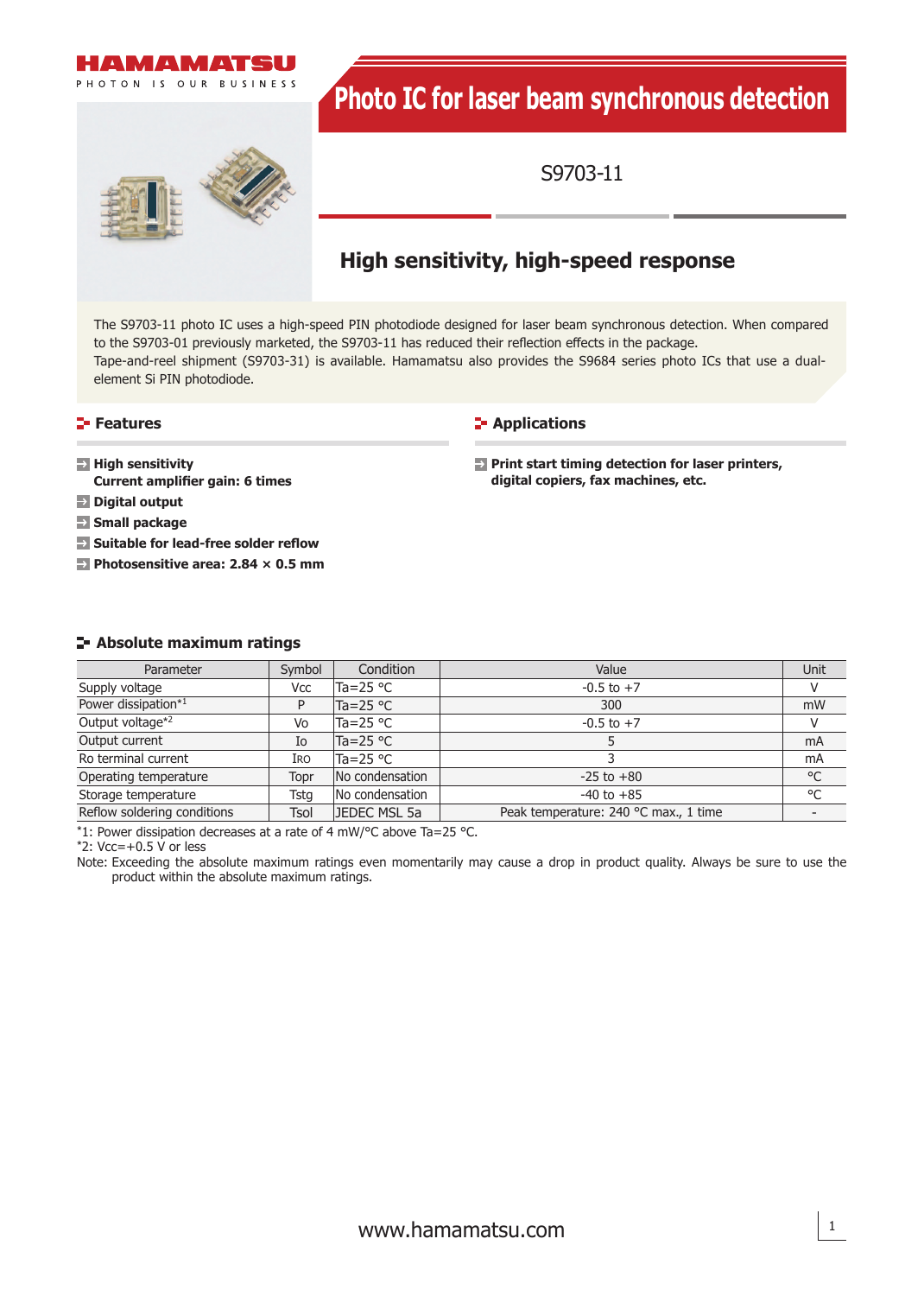#### **Electrical and optical characteristics (Ta=25 °C, λ=780 nm, Vcc=5 V, Ro=5.1 kΩ, unless otherwise noted)**

| Parameter                                | Symbol      | Condition                                                       | Min. | Typ. | Max.           | <b>Unit</b> |
|------------------------------------------|-------------|-----------------------------------------------------------------|------|------|----------------|-------------|
| Current consumption                      | Icc         | No input                                                        |      | 0.9  | 1.5            | mA          |
| High level output voltage                | <b>VOH</b>  | $IOH=4 mA$                                                      | 4.6  |      |                |             |
| Low level output voltage                 | <b>VOL</b>  | $IOL=4$ mA<br>$PI = 225 \mu W$                                  |      |      | 0.3            |             |
| Threshold input power                    | PTH         |                                                                 | 60   | 75   | 90             | μW          |
| H→L propagation delay time               | <b>tPHL</b> | $ PI = 225 \mu W$<br>Duty ratio 1:1<br>$CL=15$ pF <sup>*3</sup> |      | 75   | 150            | ns          |
| $L \rightarrow H$ propagation delay time | <b>tPLH</b> |                                                                 |      | 150  | 200            |             |
| Rise time                                | tr          |                                                                 |      | 4    |                | ns          |
| Fall time                                | tf          |                                                                 |      | 4    |                | ns          |
| Maximum input power                      | PI max      |                                                                 |      |      | $PTH \times 8$ | μW          |

\*3: Measured with a pulse-driven laser diode. Rise time and fall time of input light-pulse are 1 ns or less.



## **Spectral response**



KPICB0166EA

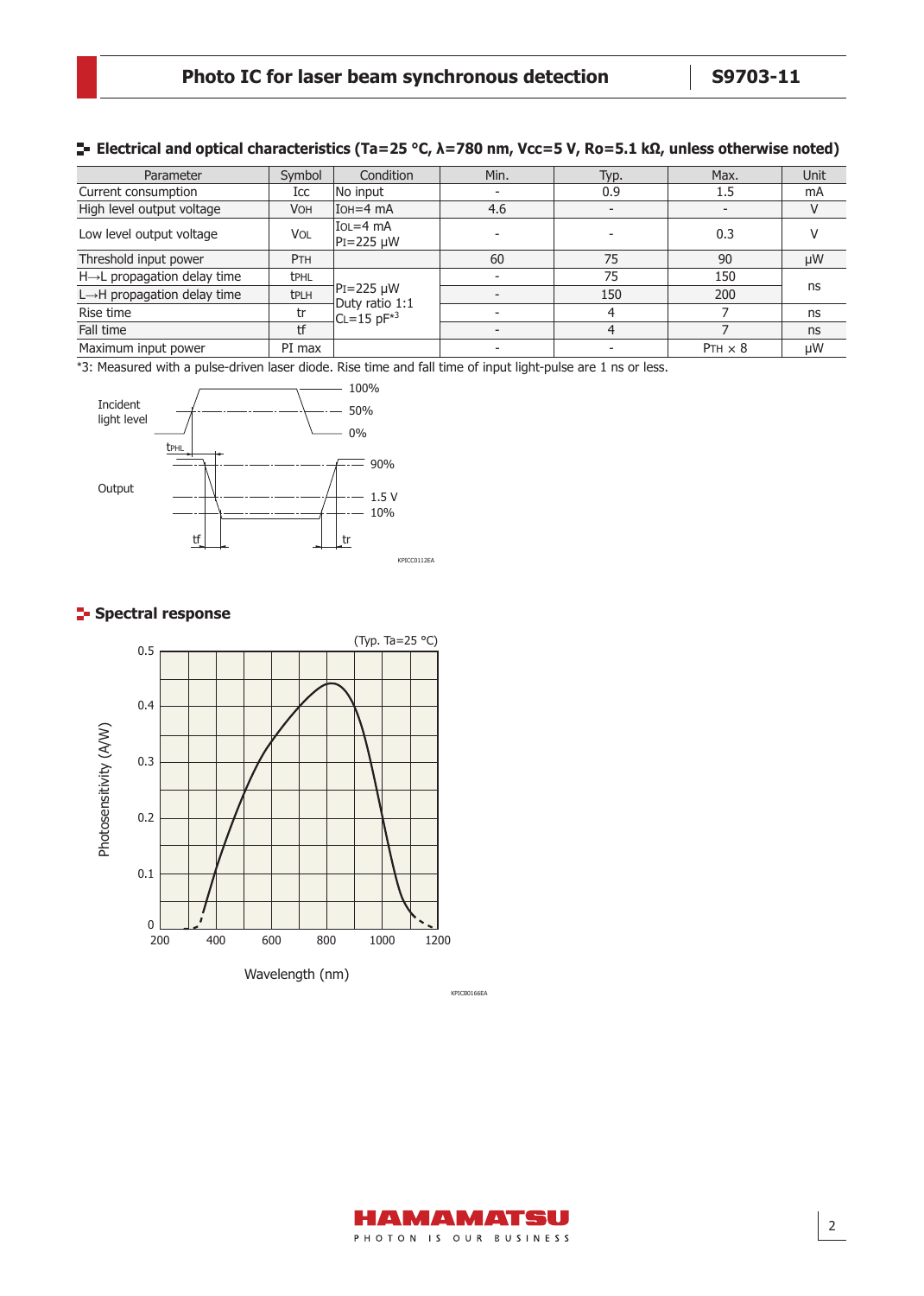#### **Block diagram**



#### **Function**

The S9703-11 photo IC integrates a photodiode chip and an IC chip into the same package. The photodiode chip is internally connected to the IC chip as shown in the block diagram. The S9703-11 should be used with terminal Ro connected to an external gain resistance Ro. A photocurrent is generated when a laser beam enters the photodiode. This photocurrent is fed to the input terminal of the IC and, after being amplified by the current amplifier, flows to the external gain resistance. At this time, voltages VRO at terminal Ro is given by the following expression.

- $VRO=A \times S \times PI \times RO [V] \cdots (1)$ 
	- A: Current amplifier gain (6 times)
	- S: Photodiode sensitivity [A/W] (approx. 0.44 A/W at 780 nm)
	- PI: Input power [W]
	- Ro: External gain resistance  $[\Omega]$ ; usable range 2 k $\Omega$  to 10 k $\Omega$

VRO is input to the internal comparator and compared with the internal reference voltage Vref (approx. 1 V) so the output Vo is "High" when VRO < Vref or "Low" when VRO > Vref.

In equation (1), set the Ro value so that VRO will be 2 to 3 V.

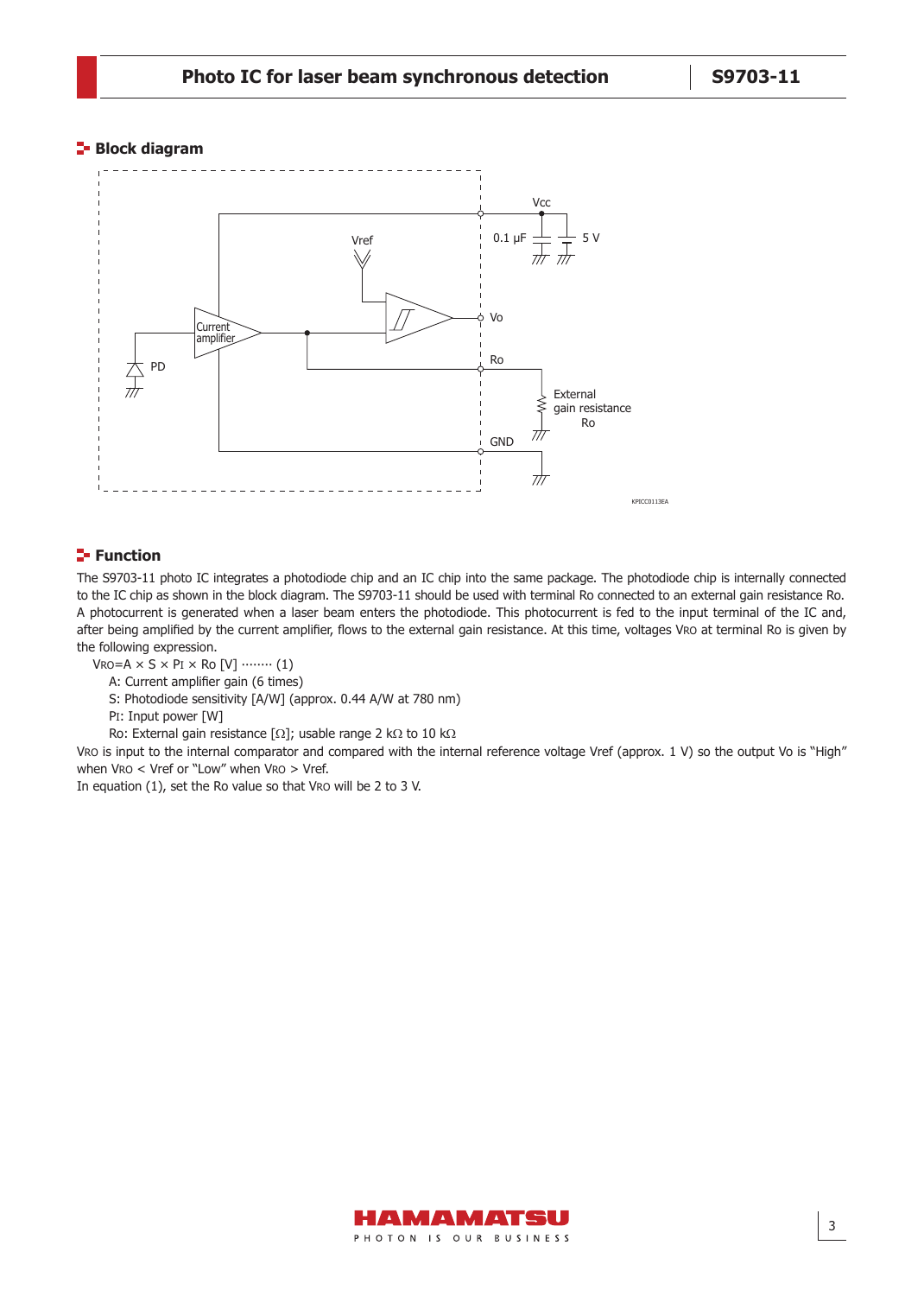KPICA0071EA



#### **P** Dimensional outline (unit: mm)

# **F** Recommended land pattern (unit: mm)